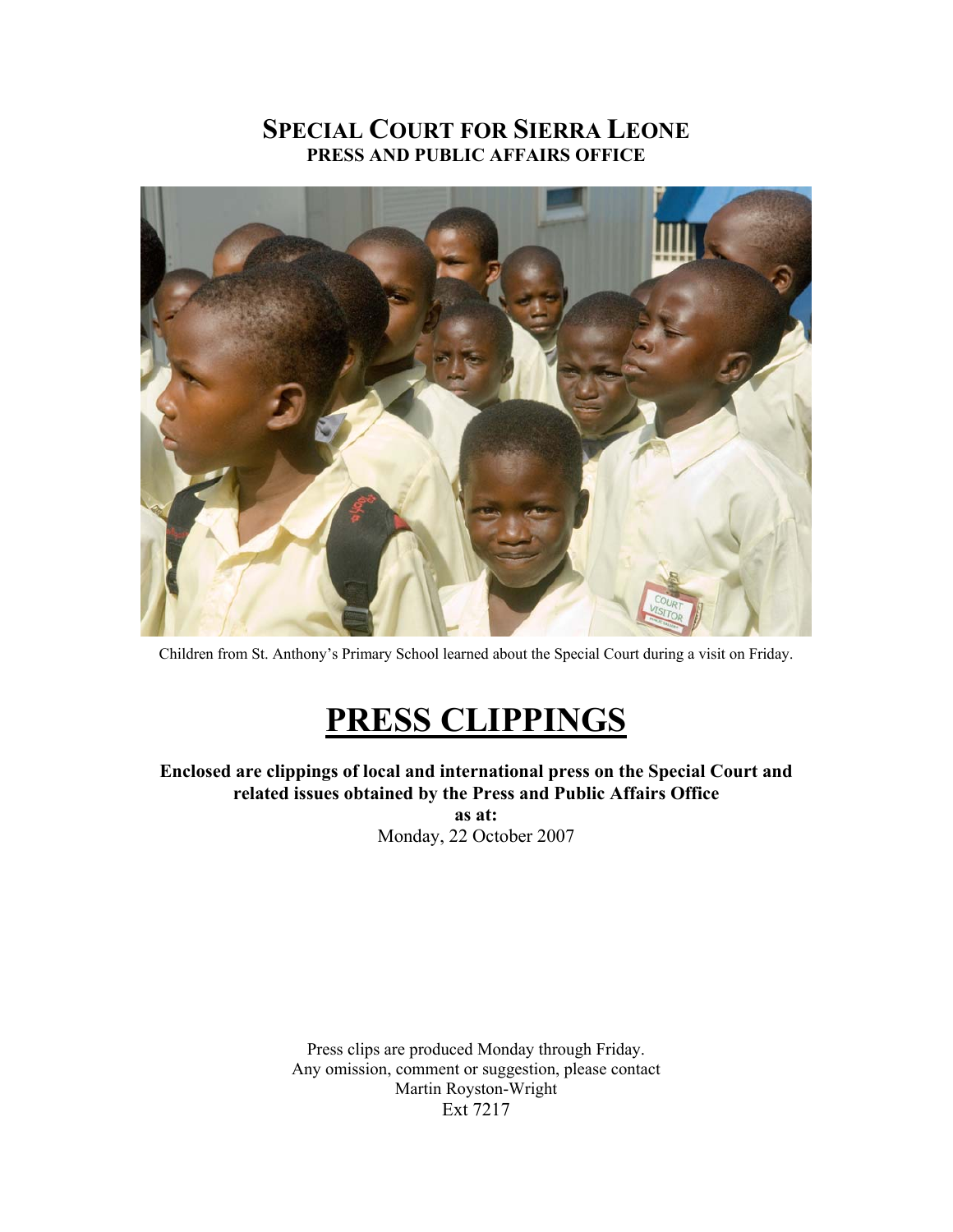| <b>International News</b>                                                |           |
|--------------------------------------------------------------------------|-----------|
| Ending Atrocity Requires More Than Punishment / Richmond Times Dispatch  | Page 3    |
| CDF: a "Legitimate" Cause / International Justice Tribune                | Page 4    |
| Lecture by Prosecutor Stephen Rapp on the Trial of Charles Taylor / UCLA | Page 5    |
| UNMIL Public Information Office Media Summary / UNMIL                    | Pages 6-8 |
| UN Secretary-General Appoints Sew UN Envoy for Liberia / UNMIL           | Page 9    |
| Looting the Poor / Analyst                                               | Page 10   |
| Rwanda Suspect Caught in France / BBC                                    | Page 11   |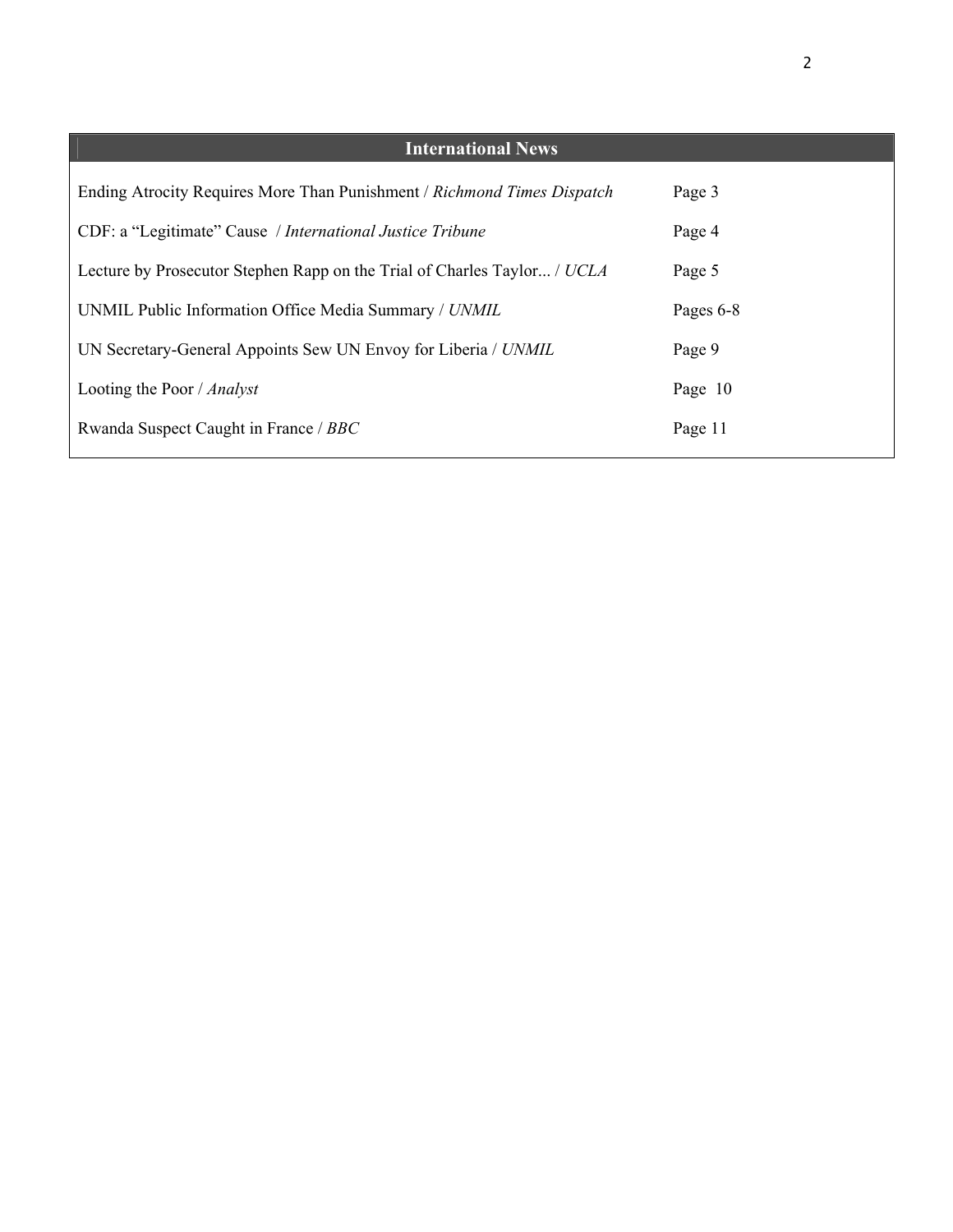### Richmond Times Dispatch

Wednesday, 17 October 2007 Opinion

#### **Ending Atrocity Requires More Than Punishment**

#### Mark A. Drumbl

On Oct. 9, a notorious child-soldier recruiter was finally punished.

Allieu Kondewa was sentenced to eight years in prison by the Special Court for Sierra Leone. The Special Court is a joint initiative between the United Nations and the Sierra Leone government. It prosecutes those most responsible for the bloodbath that plagued the country during the 1990s. Kondewa was convicted of several serious international crimes, including child-soldier enlistment.

Both rebel and government forces used child soldiers in Sierra Leone. Children fought, killed, tortured; they also served as sexual slaves, bush wives, cleaners, bodyguards, scouts, and spies. Many became addicted to drugs. Some were orphaned when leaders murdered their families or got them to murder their own families. That way, the armed forces became their new family.

THE SPECIAL Court has broken new ground in punishing child-soldier crimes. In July 2007, it sentenced three militia leaders to terms of 50, 45, and 50 years for a variety of international crimes, including the use of children under the age of 15 in armed conflict. These were the first child-soldier convictions in international law. Kondewa's sentencing on child-soldier enlistment further embeds the international norm against this practice.

Tragically, this practice remains too common. Children serve as tools of atrocity throughout Africa and its devastating conflicts. The Lord's Resistance Army, a rebel outfit in Uganda, had thousands of child soldiers. The International Criminal Court currently is set to prosecute Thomas Lubanga, a Congolese rebel leader, exclusively on child-soldiering crimes. His trial begins this fall.

Prosecuting and punishing those who recruit child soldiers is welcome. These prosecutions obtain some measure of justice. The Sierra Leone sentences should be applauded. But curbing the plague of child soldiers requires much more than the criminal law can give. It requires preventive measures. These include education, community involvement, health care, and food. When children have access to these essentials, it is more difficult to recruit them into marauding armed groups.

PUNISHING a handful of leaders does little for the child conscripts themselves. These children must be reintegrated into society. This requires extensive therapy, making amends, and forgiveness. Forgiveness is hard to find. And understandably so. After all, these children have committed unspeakable atrocities, often with great glee and sadism. Still, donors should engage with rebuilding efforts. This may mean, in the African context, supporting traditional reintegration rites for demobilized child soldiers.

The best guard against child soldiering lies not in punishing the children or their recruiters after the fact. It lies in empowering children to resist the allure of violence in the first place.

*Mark A. Drumbl is a law professor at Washington and Lee University and the author of Atrocity, Punishment, and International Law (Cambridge, 2007).*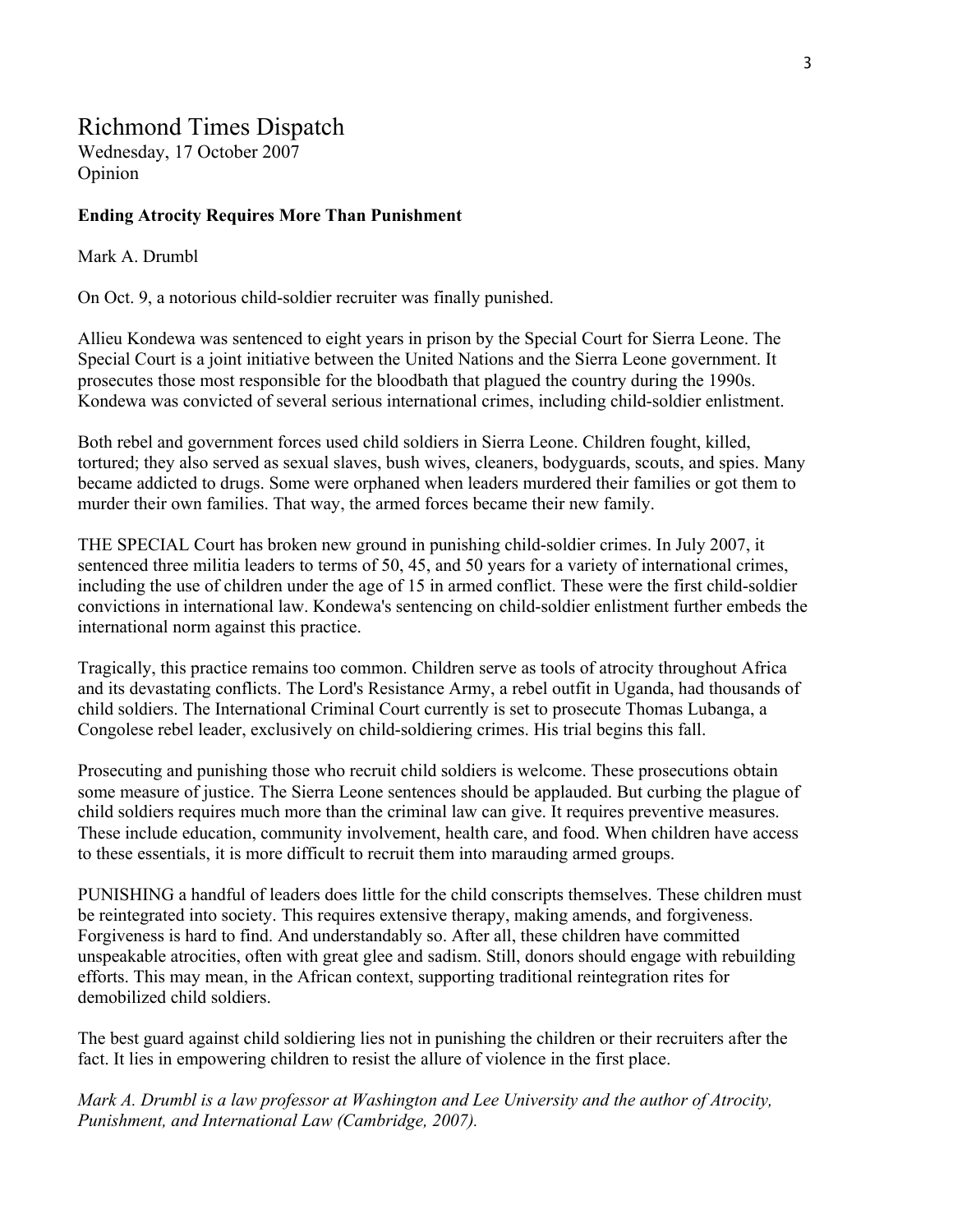### International Justice Tribune

Monday, 22 October 2007

### **CDF: a «legitimate» cause**

You committed horrible crimes, but your struggle was legitimate and that makes a difference. That is essentially what the judges of the Special Court for Sierra Leone said on October 9 when they sentenced two leaders of the former Civil Defense Forces (CDF), high priest Allieu Kondewa and war director Moinina Fofana to 7 and 8 years in prison. They had been found guilty of war crimes on August 2 [IJT-73]. This delicate judgment, which was part of the debate during the presidential campaign, gave validity to the notion that fighting for the return to democracy is not the same as fighting against it.

"Lawyers don't like a lot of things that seem important to most people." This teasing remark made by Heather Ryan, lawyer and long-time observer of international courts, undoubtedly captures rather well the reaction that the judges' ruling will provoke in Freetown: repulsion in the small world of in...

**Purchase this article**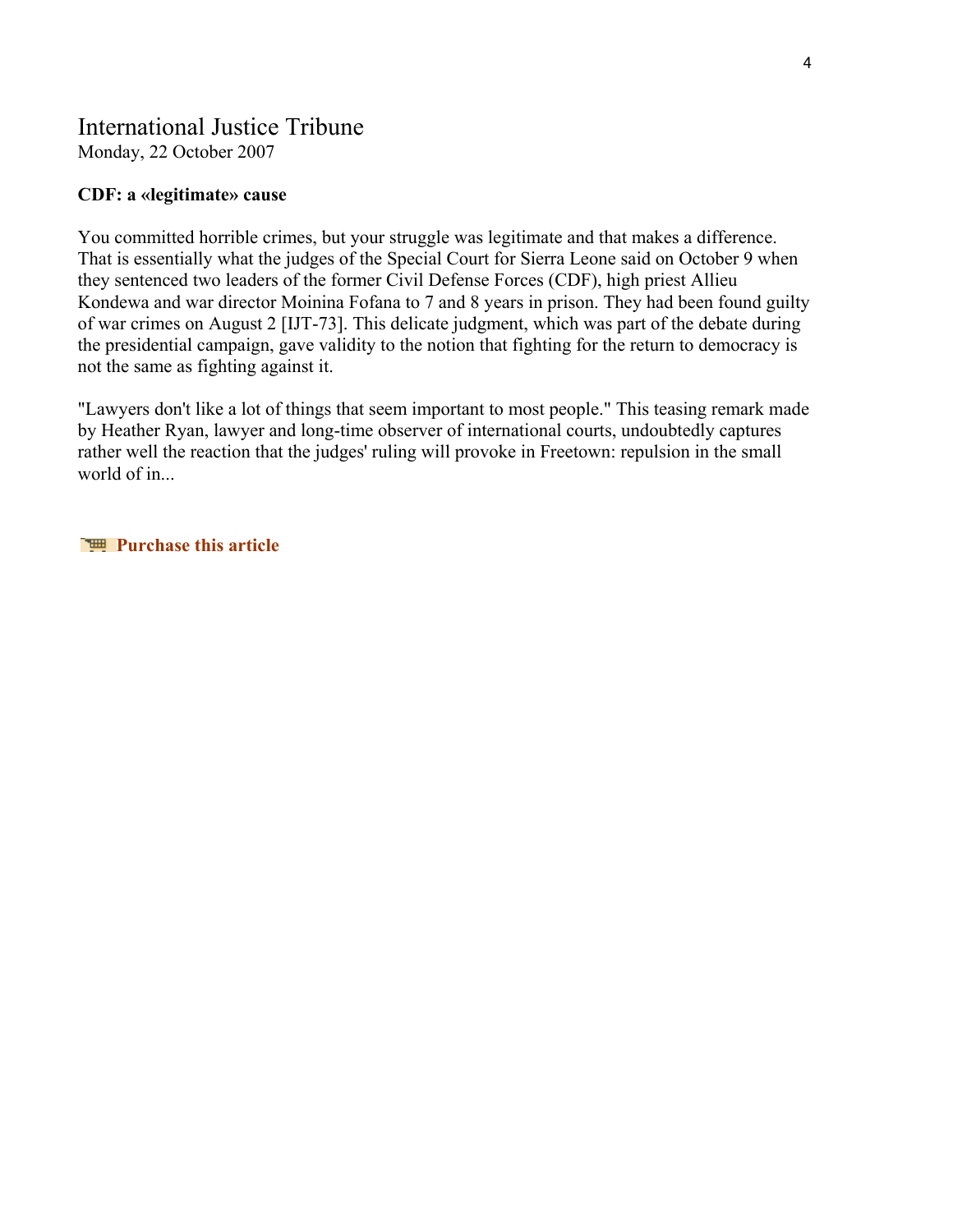### UCLA Asia Institute Monday, 22 October 2007



### **Lecture by Prosecutor Stephen Rapp on the Trial of Charles Taylor and the Sierra Leone Civil War**

**Stephen Rapp, Chief Prosecutor of the Special Court for Sierra Leone, will present a lecture on "The Trial of Charles Taylor and its Impact on International Justice".** 

Stephen J. Rapp was appointed as the third Prosecutor for the Special Court for Sierra Leone in December 2006 by the Secretary-General of the United Nations. The Special Court for Sierra Leone was established on the basis of a joint agreement between the United Nations and the Government of Sierra Leone concluded in 2002. It is charged with prosecuting those bearing the greatest responsibility for the serious atrocities perpetrated in Sierra Leone since 1996.

Mr. Rapp was previously Chief of Prosecutions at the United Nations-International Criminal Tribunal for Rwanda (ICTR) from May 2005. Before that, he served as Senior Trial Attorney of what has been called the "Media Trial," against the principals of RTLM radio and the editor of the Kangura newspaper. In December 2003, the Trial Chamber pronounced each of the defendants guilty of Genocide, Direct and Public Incitement to Commit Genocide, and other crimes. Rapp, the lead prosecutor, became renowned internationally for winning the most controversial case stemming from the Rwandan civil war.

**Date:** Monday, October 22, 2007

**Time:** 3:00 PM - 4:30 PM

UCLA Law School Room 1347 Los Angeles, CA 90095

*Cost: Free to the public.*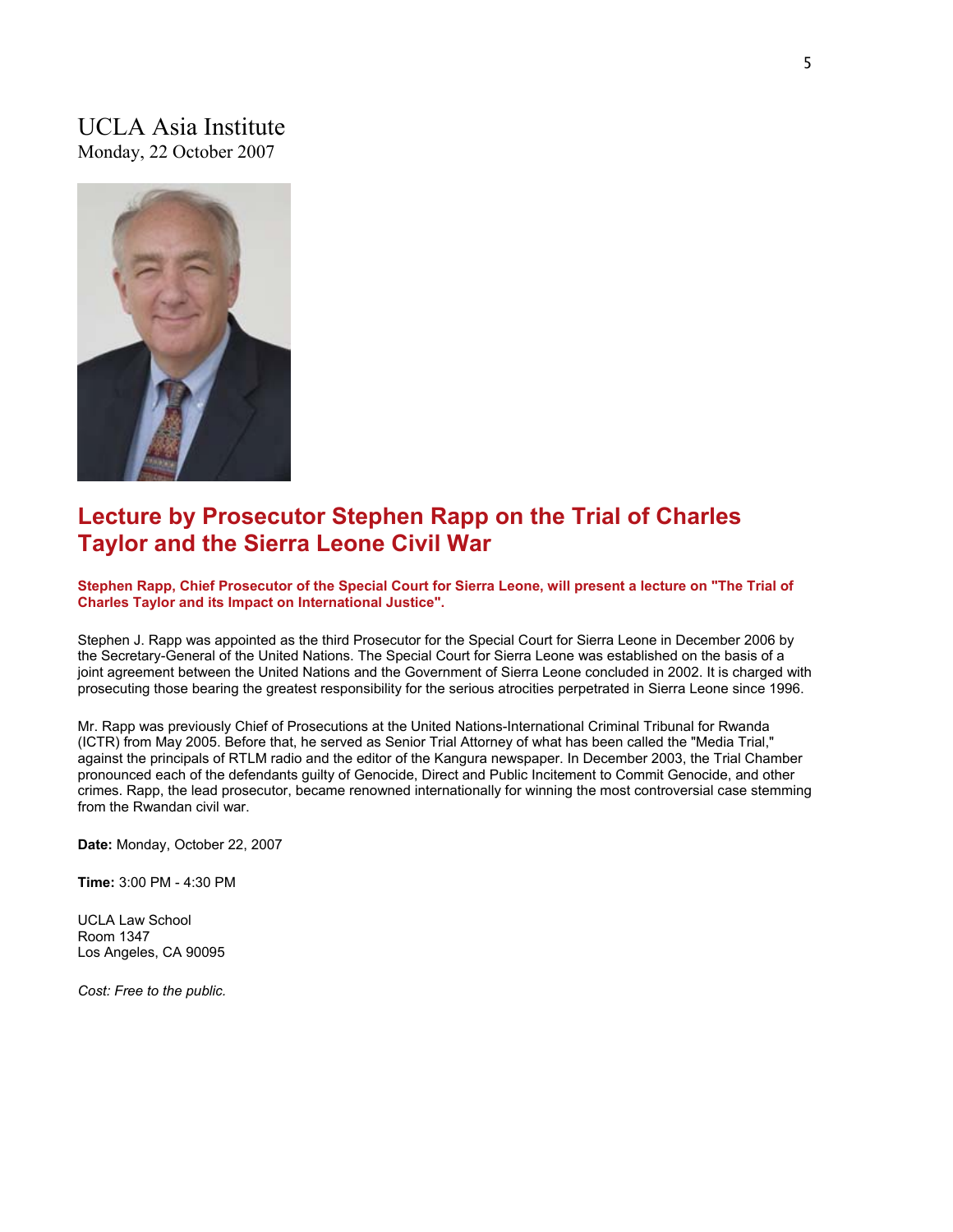

### **UNMIL Public Information Office Media Summary 19 October 2007**

*[The media summaries and press clips do not necessarily represent the views of UNMIL.]*

### **International Clips on Liberia**

10/19/2007 09:01:34

### **Remarks by the First Lady in a Tribute Speech at Africare Dinner for Her Excellency Ellen Johnson-Sirleaf**

WASHINGTON--(BUSINESS WIRE)--Oct. 19, 2007

 MRS. BUSH: Thank you, Charlayne. Thank you, everyone. Thank you very, very much, Charlayne. Her Excellency, Ellen Johnson-Sirleaf, President of Liberia, it's great to have this opportunity to be with you. I'm thrilled to have the chance to see you, and I want to wish you and your family, who are all here, a warm welcome to Washington. I also want to recognize the President of Africare, Julius Coles; the Acting Administrator for USAID, Henrietta Fore. Ambassador Mark Dybul, who is the U.S. Global AIDS Coordinator, is here tonight. Where's Mark? Way over there. Thank you, Mark. (Applause.) Ambassador Jendayi Frazer, the Assistant Secretary of State for African Affairs is also here. (Applause.) Members of the diplomatic corps, members of Congress, distinguished guests, over the last three and a half decades; Africare has improved millions of lives across the continent of Africa. Africare programs provide emergency relief and safe drinking water. They feed the hungry. They clean up the natural environment. Your organization supports literacy training, develops civic institutions, and promotes good government. Since 1970, Africare has delivered more than \$675 million in aid to 36 different countries. (Applause.) Africare is one of several relief organizations that make up the RAPIDS consortium. RAPIDS is addressing one of the greatest humanitarian crises of all times, and that's the epidemic of HIV/AIDS. I've seen the benefits of this work first-hand in Zambia's Mututa Memorial Clinic. With support from RAPIDS and the President's Emergency Plan for AIDS Relief, the clinic helps Zambians live positively with HIV. And as we just saw from the video -- did you all see the video? Okay, then I'll tell you what's going to be in it. (Laughter.) Africare works to improve opportunities for women and girls. Tonight, you're advancing this goal by honoring an outstanding African woman who's a role model for girls everywhere: President Ellen Johnson-Sirleaf. (Applause.) President Johnson-Sirleaf is one of the world's most distinguished leaders. She's a respected economist, an accomplished public servant, and an amazing woman. Through her service as a Liberian cabinet minister in the 1970s, as a senior U.N. administrator in the 1990s, and now as her country's President, Ellen Johnson-Sirleaf has always been deeply devoted to her nation.

### **International Clips on West Africa**

AP 10/19/2007 04:46:59 **Sierra Leone Detainee Released in Texas**  MICHELLE ROBERTS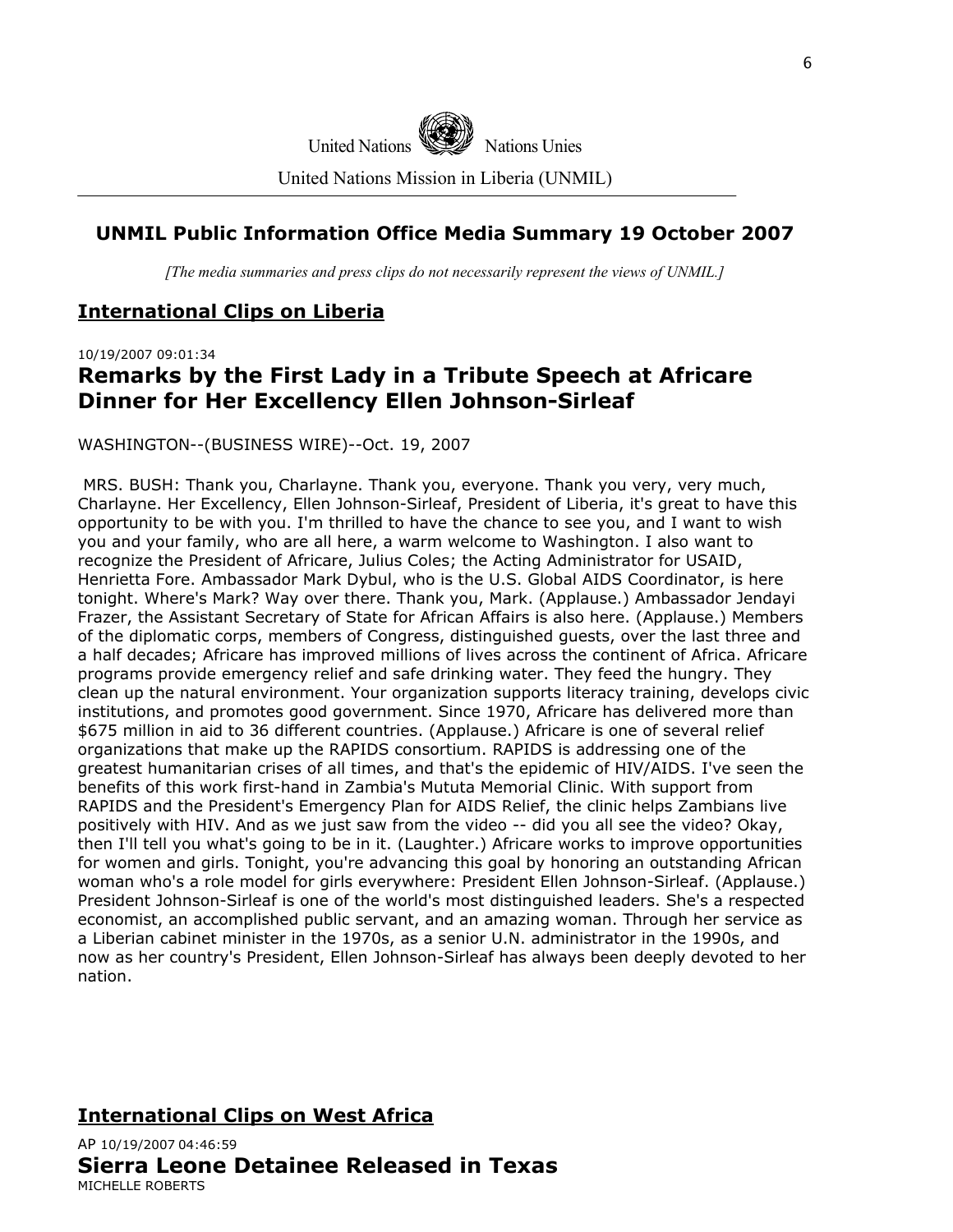SAN ANTONIO The wait was excruciating for Samuel Komba Kambo's family. Then, suddenly, he emerged into the alley at dusk behind a downtown detention facility \_ and into freedom. Kambo had been jailed for nearly a year as immigration authorities sought to deport him to his native Sierra Leone. U.S. District Judge Xavier Rodriguez ordered immigration officials on Thursday to release him on bond, saying that holding him violated Kambo's constitutional rights. "Look at him! Look at him!" cried Kambo's wife, Hanaan, as their four children, ages 4 to 13, ran to greet their father. A former energy minister in Sierra Leone, Kambo had been detained while fighting accusations related to the killing of counterrevolutionaries in his west African country. An immigration judge found in June that the accusations were unfounded and that Kambo should be allowed to become a permanent U.S. resident, but immigration officials continued to jail him while they appealed.

#### **Local Media – Newspaper**

#### **Presidents Sirleaf and Bush Meet in Washington**

*(National Chronicle, Daily Observer and Public Agenda)* 

- Correspondents said that President George W. Bush declared that his Government pledged US\$1 million to fight malaria in Liberia as part of its support to the Liberian Government's effort to rebuild the Country's heath-care infrastructure.
- Addressing a press conference in Washington following a meeting with the visiting Liberian President Ellen Johnson Sirleaf, President Bush also said that his Government would see Liberia relief of its international debts and succeeds with its education agenda.
- For her part, President Sirleaf thanked the people of the United States for supporting her Government and President Bush for his personal intervention for the extension by 18 months of the Temporary Protective Status for Liberians.

#### **China Agrees to Help Settle Liberia's International Debts**

*(The News)* 

• In an interview, Chinese Ambassador Zhou Yuxiao revealed that his Government has consented to use the Country's "Shares" in the World Bank to help settle Liberia's indebtedness with international creditors and in so doing, encouraged other countries to follow suit. The Chinese envoy said that Liberia pleaded with China to help ease its international debt burden of more than US\$3 billion dollars.

## **Ban Names Danish Diplomat as His New Special Representative to Liberia**

- *(National Chronicle)* 
	- According to *National Chronicle,* United Nations Secretary-General Ban Ki-moon yesterday named Danish diplomat Margaret Ellen Loj as his new Special Representative to Liberia, replacing Mr. Alan Doss who has been moved to the Democratic of Republic of Congo as Special Representative of the Secretary-General. The new Special Representative is not strange to Liberia because she repeatedly visited Liberia when she headed the headed the UN sanctions committee on Liberia.

### **Liberian Government Alerts INTERPOL to Arrest Wanted Liberian**

*(The news)* 

• Solicitor-General Tiawon Gongole told journalists in Monrovia yesterday that the Liberian Government has alerted Interpol in South Africa to arrest one Melee I.L. Kermue, a Liberian citizen who is wanted in the United States for prosecution. Mr. Kermue who is currently visiting South Africa fled the United States after he and another Liberian allegedly defrauded the American health-care system and engaged in money laundering.

**Local Media – Radio Veritas** *(News monitored today at 9:45 am)*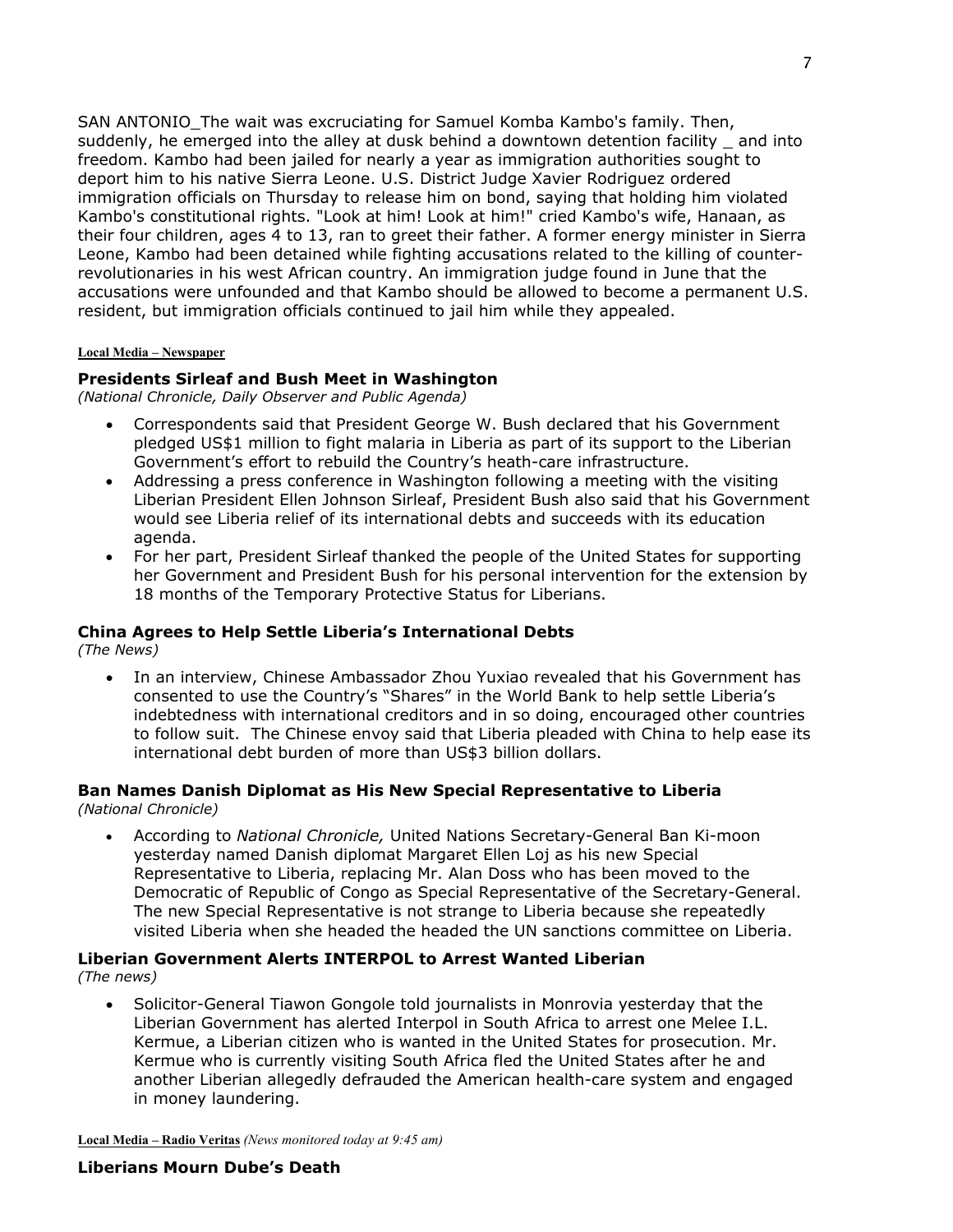• Correspondents said that Liberians joined reggae music lovers to mourn the death of South African reggae singer Lucky Dube who was shot and killed by gunmen in South Africa Thursday.Some of the Liberian mourners suggested the need to set aside a day in Liberia to commemorate Dube's death as he once visited the country during the war and was named as "Tamba", one of the famous traditional names in Liberia. *(Also reported on SKY FM, Truth FM, Star Radio and ELBS)* 

#### **Presidents Sirleaf and Bush Meet in Washington**

 *(Also reported on SKY FM, Truth FM, Star Radio and ELBS)* 

*Complete versions of the UNMIL International Press Clips, UNMIL Daily Liberian Radio Summary and UNMIL Liberian Newspapers Summary are posted each day on the UNMIL Bulletin Board. If you are unable to access the UNMIL Bulletin Board or would like further information on the content of the summaries, please contact Mr. Weah Karpeh at karpeh@un.org.*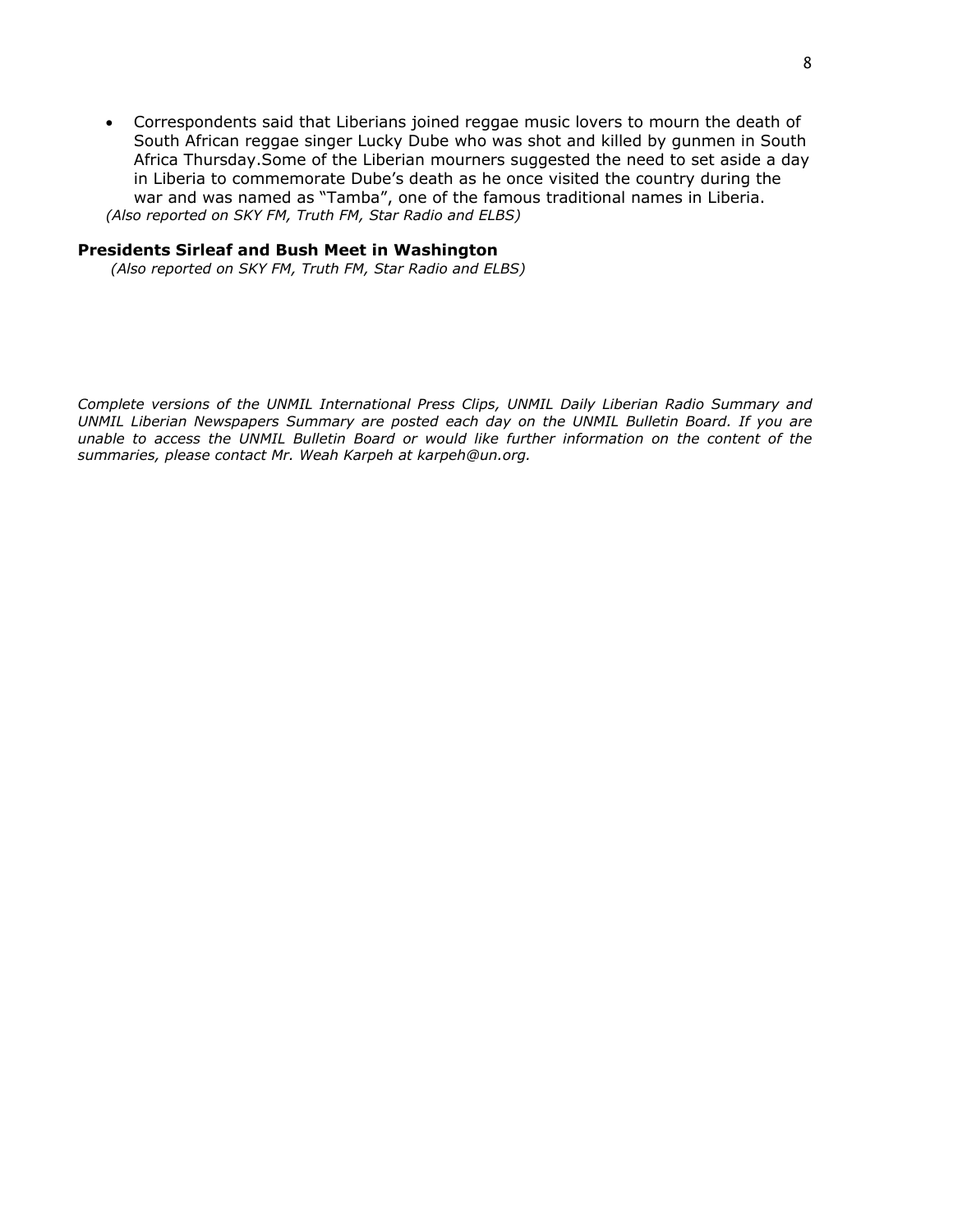#### **Press Release, 19 October 2007 UNMIL/PIO/PR/124**

#### **UN Secretary-General appoints new UN Envoy for Liberia**

*Monrovia, Liberia -* United Nations Secretary-General Ban Ki-moon has announced the appointment of Ellen Margrethe Løj of Denmark as his new Special Representative to Liberia. Ms. Løj replaces Mr. Alan Doss, who becomes the new Secretary-General's Special Representative to the Democratic Republic of Congo.

Currently, Denmark's ambassador to the Czech Republic, Ms. Løj has more than 30 years experience in the diplomatic service. She was the Permanent Representative of Denmark to the United Nations from 2001 to 2007 and served as a chairperson of the UN Security Council's Sanctions Committee on Liberia. Between 1977 and 1986, she served as Secretary in her country's Permanent Mission to the United Nations and then as Counsellor within the European Commission in Brussels. From 1986 to 1989, she was Head of Department in the Foreign Ministry. In addition, she was State Secretary of the South Group in Denmark's Ministry of Foreign Affairs from 1996 to 2001. Ms. Løj was also her country's ambassador to Israel from 1989 to 1992.



Ellen Margrethe Løj

In addition to her diplomatic appointments, Ms. Løj has since 1998, been on the supervisory board of Scandlines AG and Scandlines, a Danish shipping company. She was a member of the advisory boards of the Industrialization Fund for Developing Countries and the Investment Fund for Central and Eastern Europe.

Born on 17 October 1948 in Gedesby, Denmark, Ms. Løj graduated from the Copenhagen University in 1973 with a Master's degree in political science.

**\*\*\*\*\*\***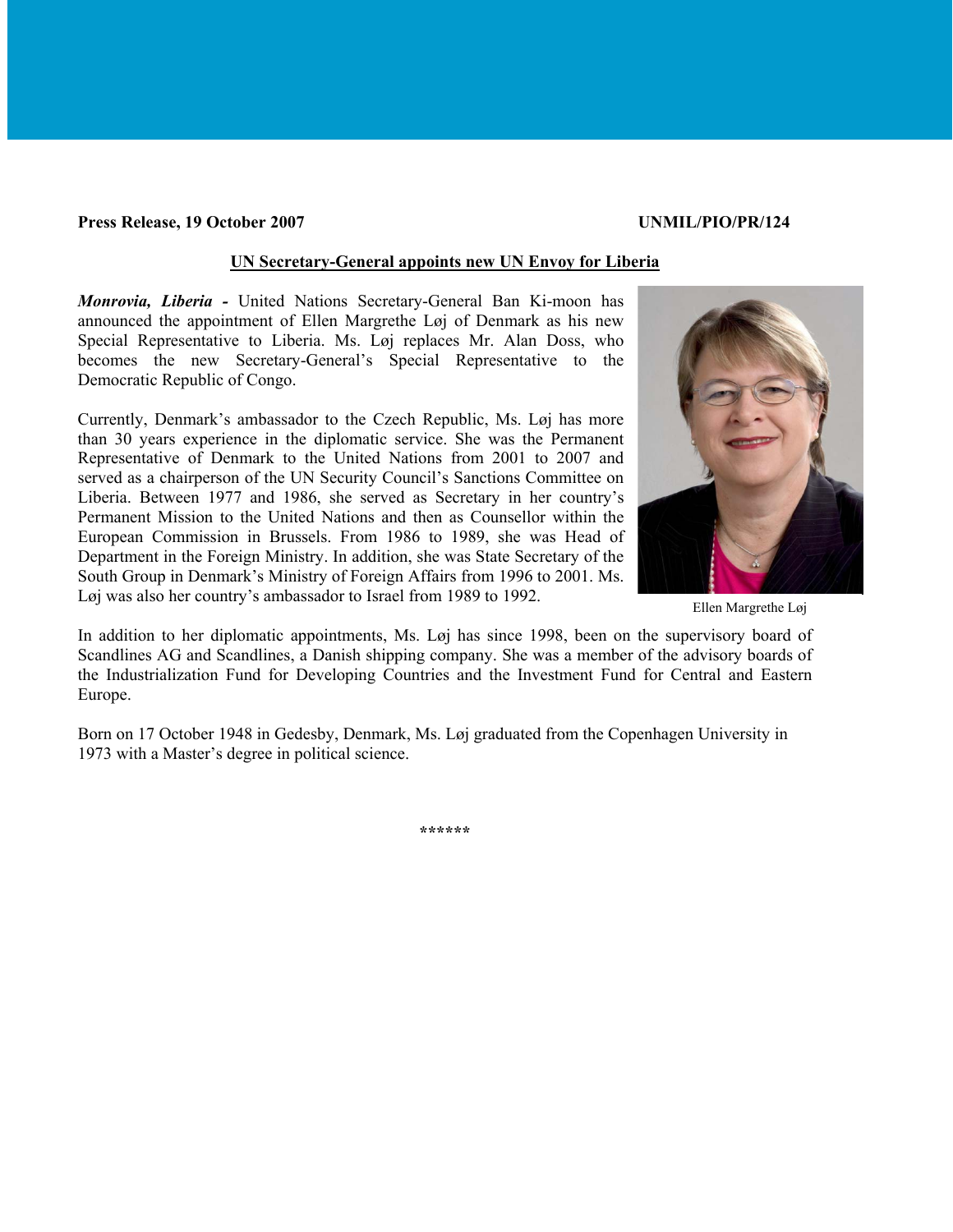The Analyst (Liberia) Saturday, 20 October 2007 Excerpt

### **Looting the Poor**

Serving rulers on their way to qualifying for induction into ignoble club

By Antonio Maria Costa - Executive Director- UN Office on Drugs and Crime Culled from International Herald Tribune

If someone breaks into your house, steals your money, and then lives off your wealth for years after being released, you would be pretty upset. Imagine how the people of Liberia feel. Former President Charles Taylor, who is on trial in The Hague, is alleged to have stashed away more than



\$3 billion of stolen wealth (including blood diamonds) in American, Swiss and other international banks - roughly equivalent to the entire annual gross domestic product of Liberia. You could fill a Corruption Hall of Shame with high-profile kleptocrats who have looted their national treasuries. In the last decade alone, new entrants would include Slobodan Milosevic, Alberto Fujimori and Mobutu Sese Sekou. They join some of the most corrupt leaders o f recent history, like Sani Abacha, who stole the equival ent of 2 to 3 percent of Nigeria's GDP for every year he was in

office, or Ferdinand Marcos, who is estimated to have pocketed between \$5 billion and \$10 billion.

-SNIP-